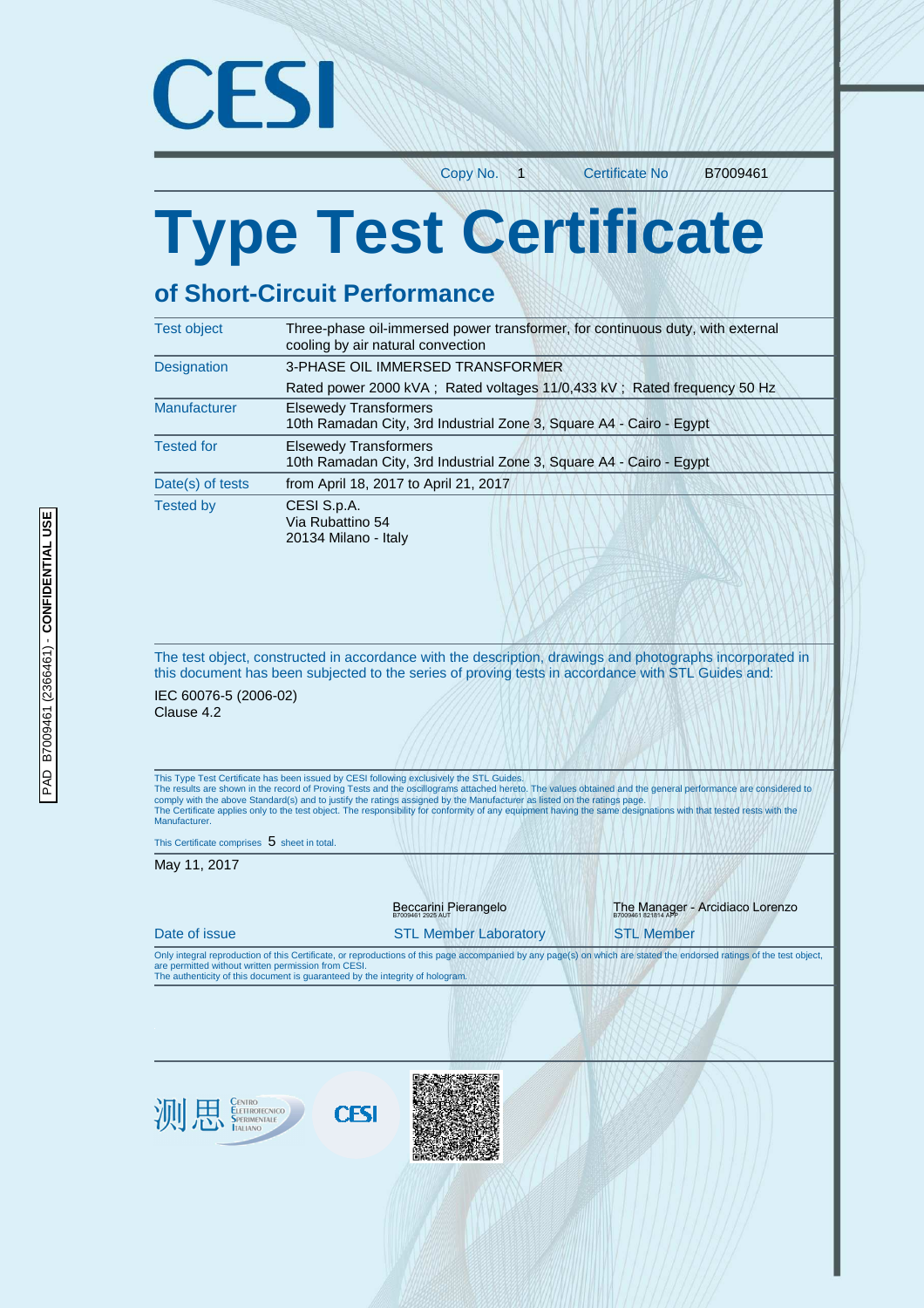**STL** 

The Short-Circuit Testing Liaison (STL) provides a forum for voluntary international collaboration between testing organisations. The basic aim is the harmonised application of IEC and Regional Standards to the type testing of electrical high-voltage power equipment

#### **LIST OF STL MEMBERS AND RELATED CERTIFICATION BODIES**

| <b>STL Member</b>                                                                                                                                                    | <b>Related Certification Body</b>                                                                                                                                            |
|----------------------------------------------------------------------------------------------------------------------------------------------------------------------|------------------------------------------------------------------------------------------------------------------------------------------------------------------------------|
| CESI <sup>*</sup><br>Centro Elettrotecnico Sperimentale Italiano S.p.a. Via<br>Rubattino 54, 20134 Milano MI, Italy                                                  | <b>CESI</b><br>Via Rubattino 54, 20134 Milano MI, Italy                                                                                                                      |
| <b>CPRI</b><br>Central Power Research Institute Post Box No 8066, Prof. Sir<br>C. V. Raman Road Bangalore - 560 080, India                                           |                                                                                                                                                                              |
| <b>ESEF</b><br>Ensemble des Stations d'Essais à Grande Puissance<br>Françaises, EDF-R&D, Avenue des Renardières, 77818 Moret-<br>Sur-Loing Cedex, France             | <b>ASEFA</b><br>33 avenue du General Leclerc Fontenay aux Roses,<br>France                                                                                                   |
| Intertek (ASTA)<br>Suite 6, 2nd Floor, Hilton House Corporation Street, Rugby,<br>CV21 2DN, England                                                                  | Intertek<br>Suite 6, 2 Floor, Hilton House Corporation Street, Rugby,<br>CV21 2DNL, England.                                                                                 |
| <b>JSTC</b><br>Japan Short-Circuit Testing Committee c/o The Japan<br>Electrical Manufacturers' Association, 17-4, Ichiban-cho,<br>Chiyoda-ku, Tokyo 102-0082, Japan |                                                                                                                                                                              |
| <b>KEMA</b><br>KEMA Testing, Inspections & Certification Utrechtseweg 310,<br>6812 AR Arnhem, The Netherlands                                                        | KEMA, Certification Business Unit Utrechtseweg 310,<br>6812 AR Arnhem, The Netherlands.                                                                                      |
| <b>KERI</b><br>Korea Electrotechnology Research Institute 12, Bulmosan-ro<br>10 beon-gil, Seongsan-gu, Changwon-si, Gyeongsangnam-do,<br>642-120, South Korea        | <b>KERI</b> Certification<br>Korea Electrotechnology Research Institute 12, Bulmosan-<br>ro 10 beon-gil, Seongsan-gu, Changwon-si,<br>Gyeongsangnam-do, 642-120, South Korea |
| <b>PEHLA</b><br>Gesellschaft für elektrische Hochleistungsprüfungen Hallenweg<br>40, 68219 Mannheim, Germany                                                         | <b>PEHLA Product Certification</b><br>Hallenweg 40, D-68219 Mannheim, Germany.                                                                                               |
| <b>SATS</b><br>Scandinavian Association for Testing of Electric Power<br>Equipment, c/o SINTEF Energy Research AS 7465 Trondheim,<br>Norway                          | SATS Certification c/o SINTEF Energy Research, 7465,<br>Trondheim, Norway                                                                                                    |
| <b>STLNA</b><br>Short-Circuit Testing Liaison of the Nations of the Americas,<br>c/o NEMA, 1300 North 17th Street, Suite 1847 Rosslyn, VA<br>22209 USA               |                                                                                                                                                                              |

#### **Certificates**

STL as a collaboration does not itself issue Type Test Certificates. Each STL Member issuing a Type Test Certificate is responsible for the validity and contents of that Certificate. A Type Test Certificate is issued by STL Members based on tests performed by an STL Member Laboratory within their accredited scope to ISO/IEC 17025. If the Type Test Certificate is issued under accreditation of ISO/IEC 17065 the name of the issuing body is the one of the Certification Body related to the STL Member.

#### **STL Guides**

STL Members pledge that when testing for certification to a Standard in respect of which an STL Guide has been issued they will test only in accordance with the agreed interpretation of the Standard as given in the STL Guide. In addition, STL Members have agreed to present Certificates in the form given in the STL General Guide.

For further information contact your local STL Member from the list above. Detailed contact data are available also at www.stlliaison.org, or contact the Secretariat of STL at: Hilton House, Corporation Street, Rugby, Warwickshire, CV21 2DN, England. \* for additional information on CESI and his Member Laboratories IPH and FGH link to the Members site of STL homepage.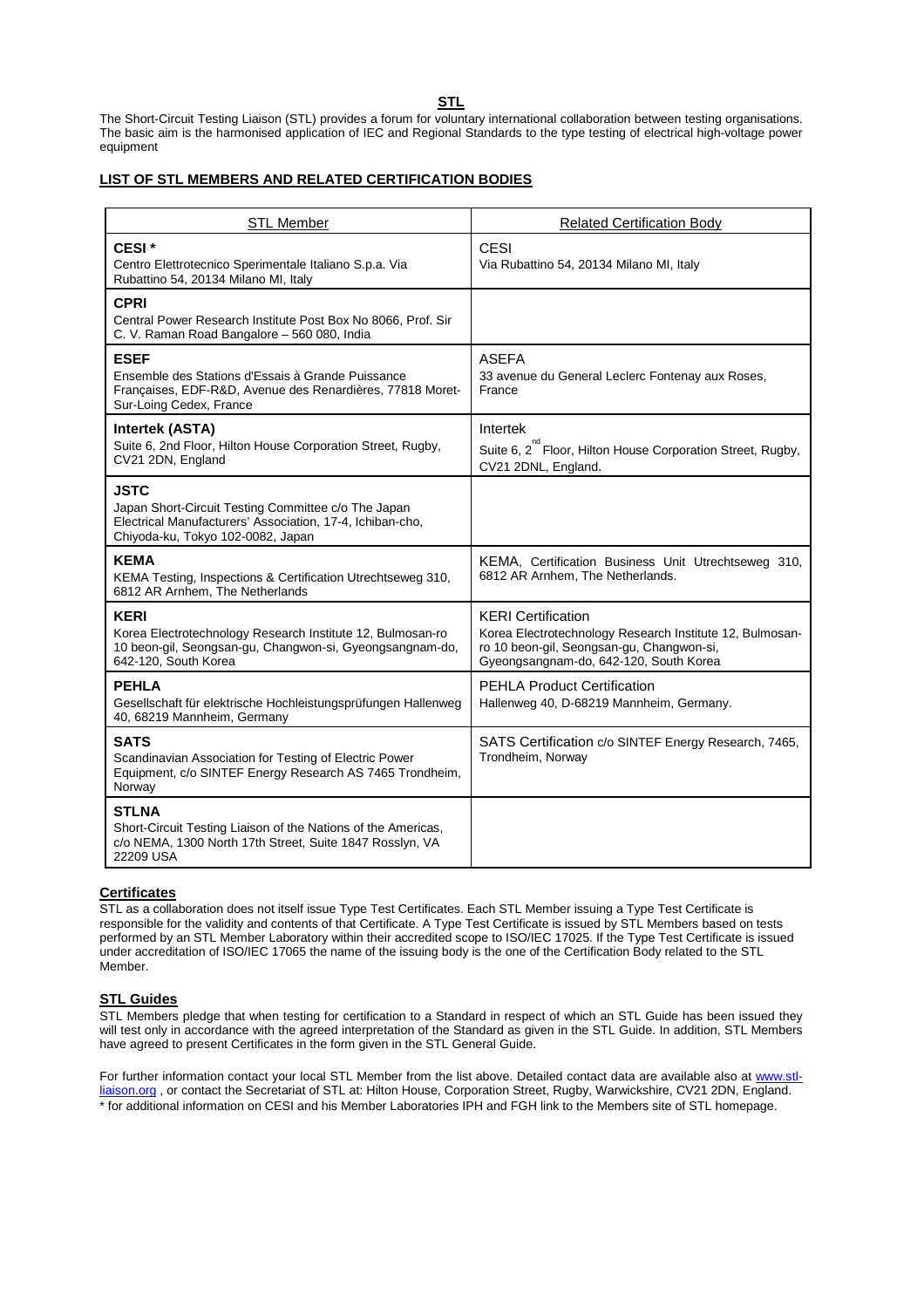

## Table of contents

| 1 RATINGS ASSIGNED BY THE MANUFACTURER AS PROVED BY THE TESTS  4 |  |
|------------------------------------------------------------------|--|
|                                                                  |  |
|                                                                  |  |
|                                                                  |  |
|                                                                  |  |
|                                                                  |  |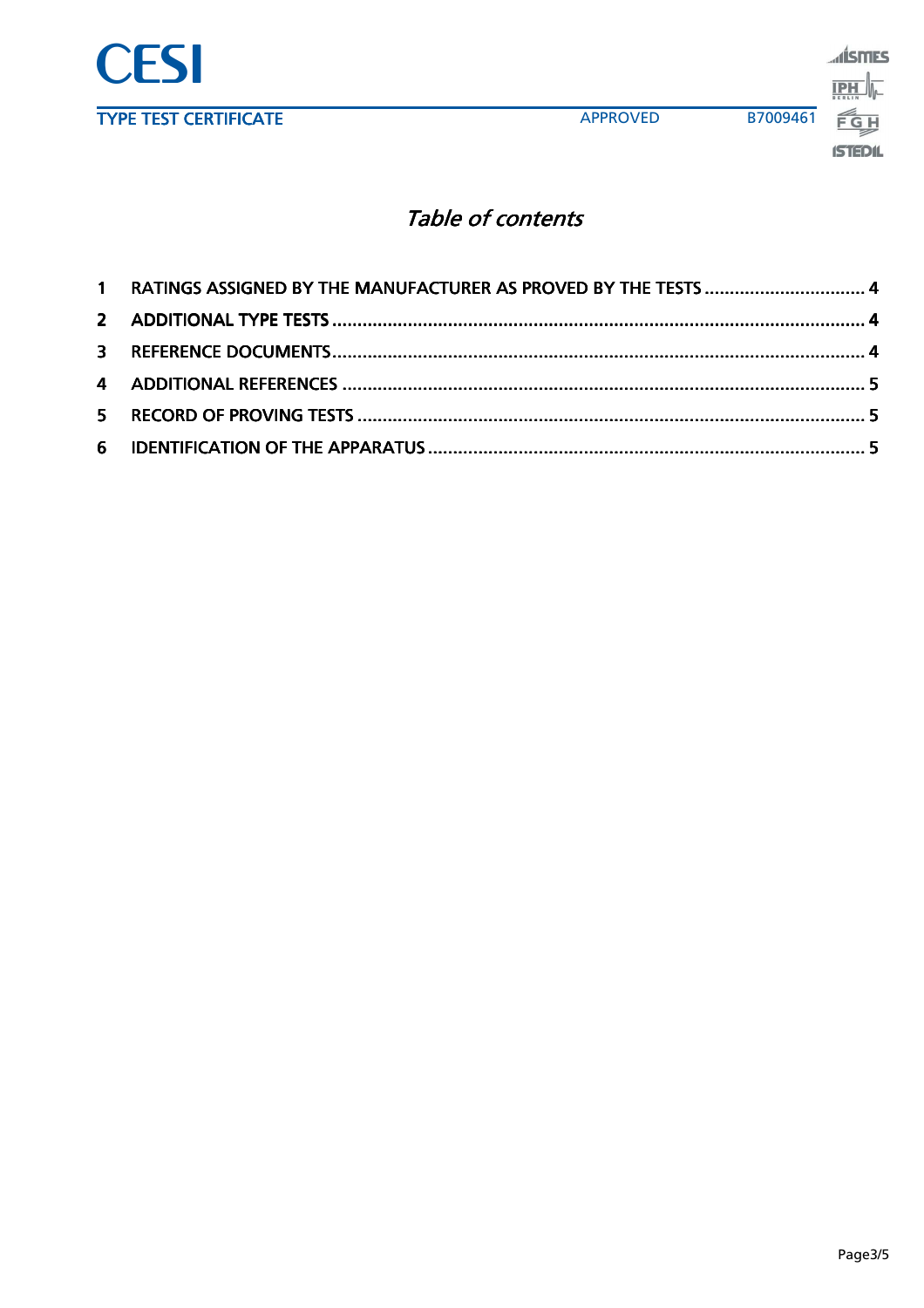

<u>alismes</u> **IPH ISTEDIL** 

## 1 RATINGS ASSIGNED BY THE MANUFACTURER AS PROVED BY THE TESTS

| Oil-immersed power transformer                               |                                         |
|--------------------------------------------------------------|-----------------------------------------|
| Manufacturer                                                 | <b>Elsewedy Transformers</b>            |
| Designation                                                  | <b>3-PHASE OIL IMMERSED TRANSFORMER</b> |
| Serial number                                                | 532101602                               |
| Rated power                                                  | 2000 kVA                                |
| Number of phases                                             |                                         |
| Rated voltage of the high-voltage winding (primary winding)  | 11 kV $\pm$ 2x2,5 %                     |
| Rated voltage of the low-voltage winding (secondary winding) | 433 V                                   |
| Rated current of the high-voltage winding (primary winding)  | 104,97 A                                |
| Rated current of the low-voltage winding (secondary winding) | 2666,7 A                                |
| Rated frequency                                              | 50 Hz                                   |
| Connection symbol                                            | Dyn11                                   |
| Short-circuit impedance                                      | 7,58 %                                  |
| Load loss                                                    | 14685 W                                 |
| No-load current                                              | $0,55\%$                                |
| No-load loss                                                 | 2033 W                                  |

#### 2 ADDITIONAL TYPE TESTS

Not applicable.

### 3 REFERENCE DOCUMENTS

The following reference documents are integral part of this Certificate:

| No.          | <b>Description</b>      | <b>CESI</b><br>registration |
|--------------|-------------------------|-----------------------------|
|              | Test Report             | B7007959                    |
| $\mathbf{2}$ | Test Report             | B7008047                    |
| 3            | Manufacturer's drawings | B7008405                    |